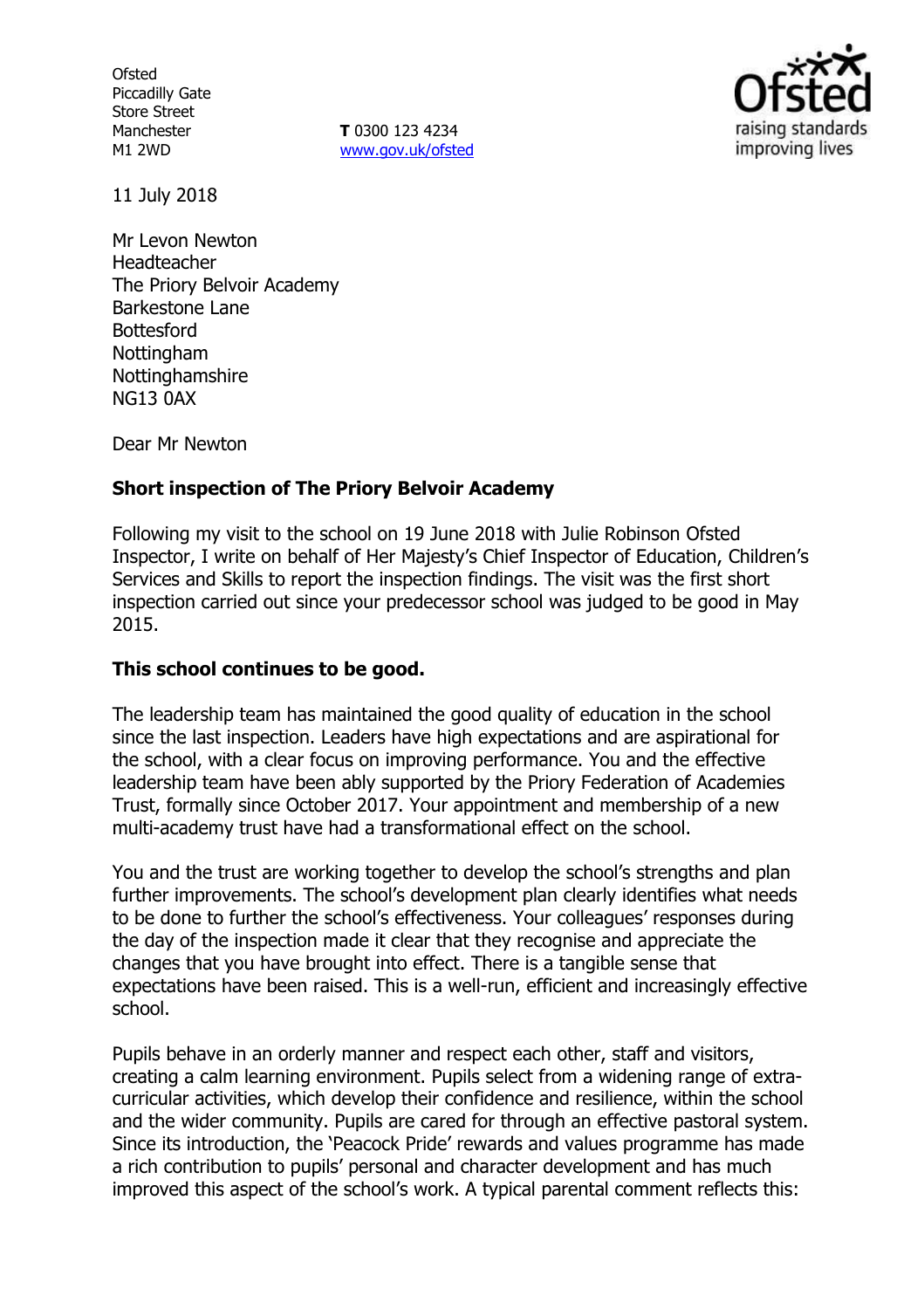

'This is an incredibly caring school that knows its pupils well and strives to do the best for the individual.'

Effective governance has further improved the school's systems and procedures. The local governing body brings a breadth of skills and experiences to the school's leadership. Governors are effective in holding leaders to account on a local level and their work complements well that of the trustees of the multi-academy trust. Trustees work well with school leaders to ensure a keen focus on continuous improvement. They have a clear understanding of the school's strengths and weaknesses. They monitor action plans, teaching and learning, and assessment information effectively to direct the school's development better. They have provided strong, evidence-based support to leaders in improving teaching across the school

The previous inspection report called for middle leaders to evaluate the impact of initiatives to bring about rapid improvements to pupils' progress. Your strong leadership, supported by an energetic new team, has ensured that middle leaders have a clear focus on raising standards. They know how to make changes that will bring improvements in the long term. For example, teachers have been coached and offered local and trust-wide professional development to improve their questioning techniques. Teachers are now questioning effectively to probe pupils' understanding and knowledge. Middle leaders have been instrumental in implementing improvements effectively.

Since September 2017, leaders brought significant changes to the programme of professional development for teachers and how they monitor the quality of teaching. These changes have had a positive impact on teaching across the school. Leaders' actions have had a positive impact on pupils' progress. Teachers' plan learning well to meet pupils' needs. However, sometimes pupils are not consistently challenged with work that demands more of them in all subjects.

# **Safeguarding is effective.**

You have ensured that the policies and procedures for keeping pupils safe are fit for purpose. Access to the school buildings is secure and well monitored. All visitors are properly checked on entry. The recruitment and induction procedures for new staff are robust. Thorough checks are made on all staff and volunteers to ensure that they are suitable to work with children.

Leaders with responsibility for safeguarding ensure that all record-keeping is of a good quality. Effective processes are in place to follow up issues as they arise in a timely way. The school works well with a range of external agencies across three local authorities to support pupils and to make sure that they are kept safe.

Pupils told inspectors that they feel safe in the school and that they are well cared for. They know who they can talk to if they have any worries or concerns. Pupils are informed about how they can keep themselves safe, including how to stay safe online. School records show that incidents of bullying are rare. Pupils told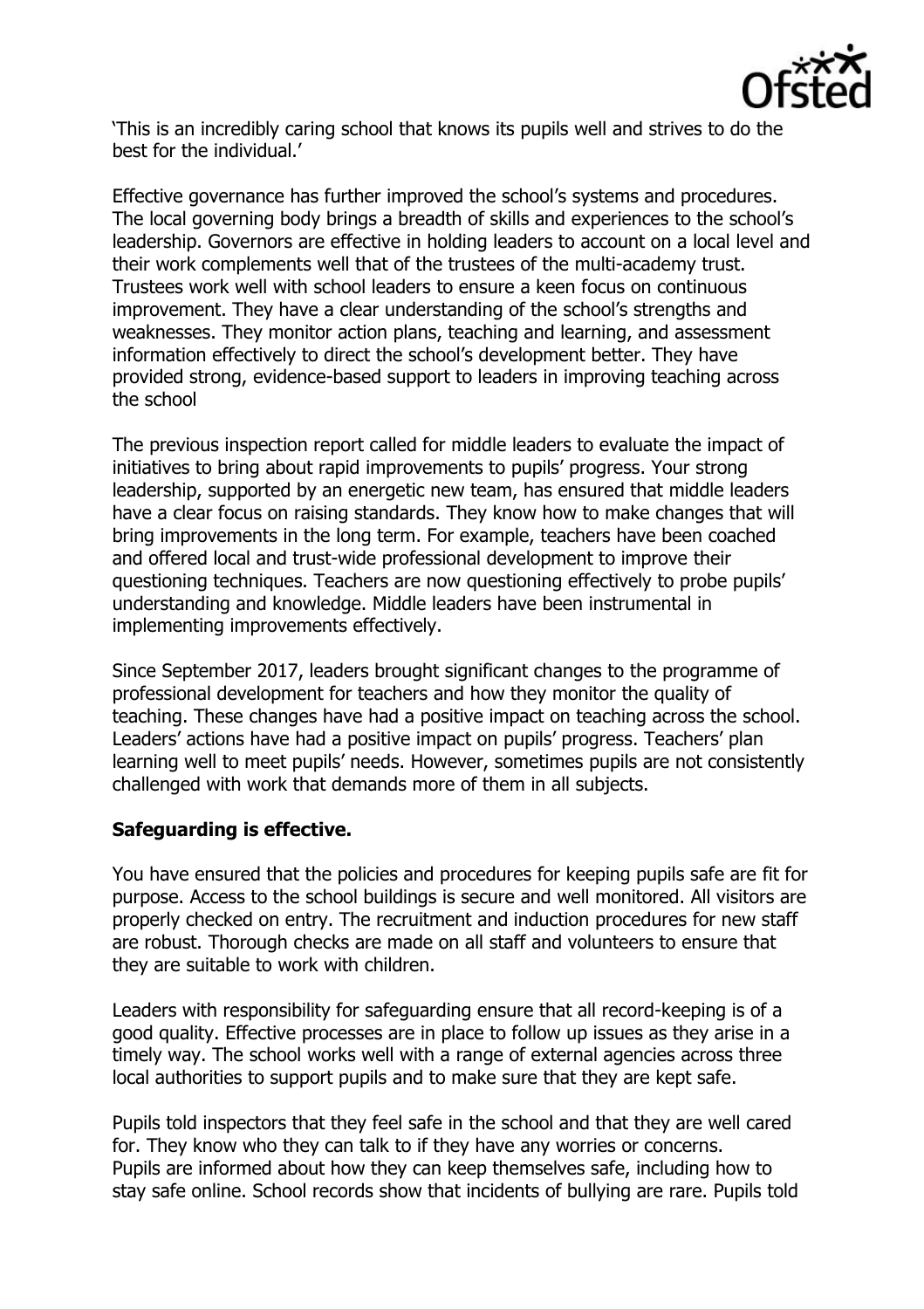

inspectors that the school is a friendly place and under the new trust any bullying would be dealt with by staff effectively. An overwhelming majority of parents and carers are confident that pupils feel safe at the school.

Staff and governors fully understand their safeguarding responsibilities. You have ensured that regular training keeps staff up to date with procedures and potential safeguarding risks. Safeguarding is a strength at this school and you have established a culture of safeguarding that permeates throughout the school.

## **Inspection findings**

- During the inspection we considered leaders' actions to improve progress and attainment in modern languages. We looked at leaders' work to raise attainment in mathematics, particularly for disadvantaged pupils. In addition, we considered the way in which pupils are prepared to follow qualifications suitable for their learning needs.
- **Pupils' progress in modern languages has been below the national average for** the past two years. You have made changes to the curriculum for modern languages and to the way this subject is taught. Pupils in key stage 3 now have a secure set of language skills and therefore a solid foundation on which to manage the transition to GCSE study. However, there has not yet been sufficient time for these interventions to become well established at key stage 4.
- Strong leadership in mathematics has led to improving progress and attainment. Disadvantaged pupils have achieved as well overall as other pupils nationally in their GCSE examinations. The school's current assessment information indicates that disadvantaged pupils are continuing to make good progress and their attainment is drawing closer to that of other pupils in the school.
- Leaders have put in place systems to track the performance of disadvantaged pupils and monitor the quality and effectiveness of in-class support. For example, teachers in the mathematics faculty meet each week to review and share teaching, learning and assessment strategies. Initiatives such as memory recall tests and support sessions have helped develop pupils' mathematical knowledge, so they can apply it in different situations.
- Leaders have not developed careers advice, information and quidance sufficiently. Pupils said they would like more careers advice and guidance. At key stage 3, pupils wanted more support in helping them make their choices for GCSE. Pupils in key stage 4 were aware of the choices available to them at post 16 but wanted more information to help them make better informed choices.
- Leaders have reviewed the teaching and curriculum in key stage 3. Changes are helping pupils to build successfully on their achievements at key stage 2. They are better prepared for key stage 4 by having a good grounding in the knowledge and skills they will need to achieve highly. This is helping pupils to be better prepared for GCSE and vocational qualifications at key stage 4. Pupils told inspectors that they are now being given a more challenging and enjoyable learning experience.
- With support from the trust, there are now secure systems in place to monitor